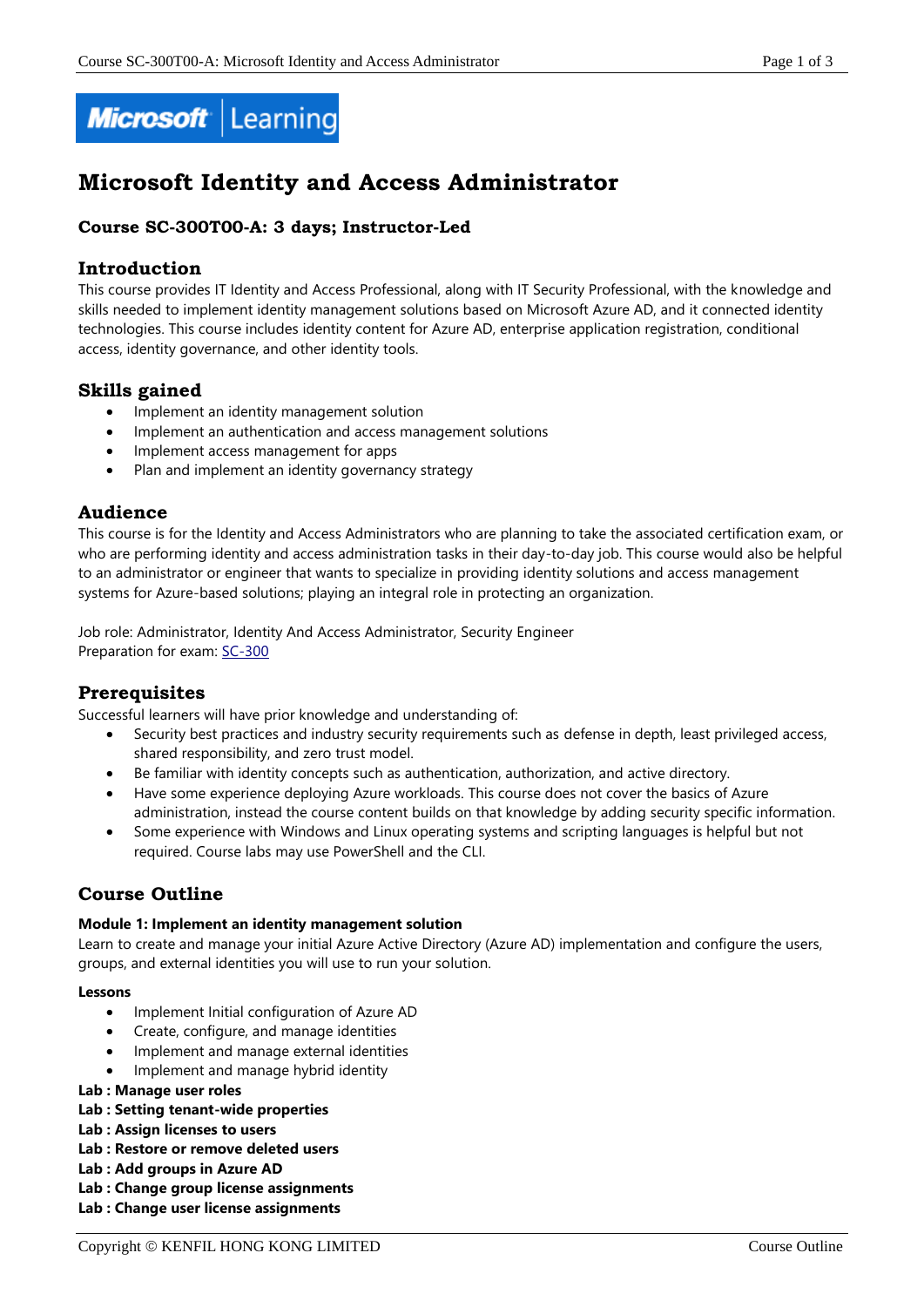#### **Lab : Configure external collaboration**

#### **Lab : Add guest users to the directory**

#### **Lab : Explore dynamic groups**

After completing this module, students will be able to:

- Deploy an initail Azure AD with custom settings
- Manage both internal and external identities
- Implement a hybrid identity solution

#### **Module 2: Implement an authentication and access management solution**

Implement and administer your access management using Azure AD. Use MFA, conditional access, and identity protection to manager your identity solution.

#### **Lessons**

- Secure Azure AD user with MFA
- Manage user authentication
- Plan, implement, and administer conditional access
- Manage Azure AD identity protection

#### **Lab : Enable Azure AD MFA**

#### **Lab : Configure and deploy self-service password reset (SSPR)**

- **Lab : Work with security defaults**
- **Lab : Implement conditional access policies, roles, and assignments**
- **Lab : Configure authentication session controls**
- **Lab : Manage Azure AD smart lockout values**
- **Lab : Enable sign-in risk policy**

#### **Lab : Configure Azure AD MFA authentication registration policy**

After completing this module, students will be able to:

- Configure and manage user authentication including MFA
- Control access to resources using conditional access
- Use Azure AD Identity Protection to protect your organization

#### **Module 3: Implement access management for Apps**

Explore how applications can and should be added to your identity and access solution with application registration in Azure AD.

#### **Lessons**

- Plan and design the integration of enterprise for SSO
- Implement and monitor the integration of enterprise apps for SSO
- Implement app registration

#### **Lab : Implement access management for apps**

- **Lab : Create a custom role to management app registration**
- **Lab : Register an application**
- **Lab : Grant tenant-wide admin consent to an application**

#### **Lab : Add app roles to applications and recieve tokens**

- After completing this module, students will be able to:
	- Register a new application to your Azure AD
	- Plan and implement SSO for enterprise application
	- Monitor and maintain enterprise applications

#### **Module 4: Plan and implement an identity governancy strategy**

Design and implement identity governance for your identity solution using entitlement, access reviews, privileged access, and monitoring your Azure Active Directory (Azure AD).

#### **Lessons**

- Plan and implement entitlement management
- Plan, implement, and manage access reviews
- Plan and implement privileged access
- Monitor and maintain Azure AD